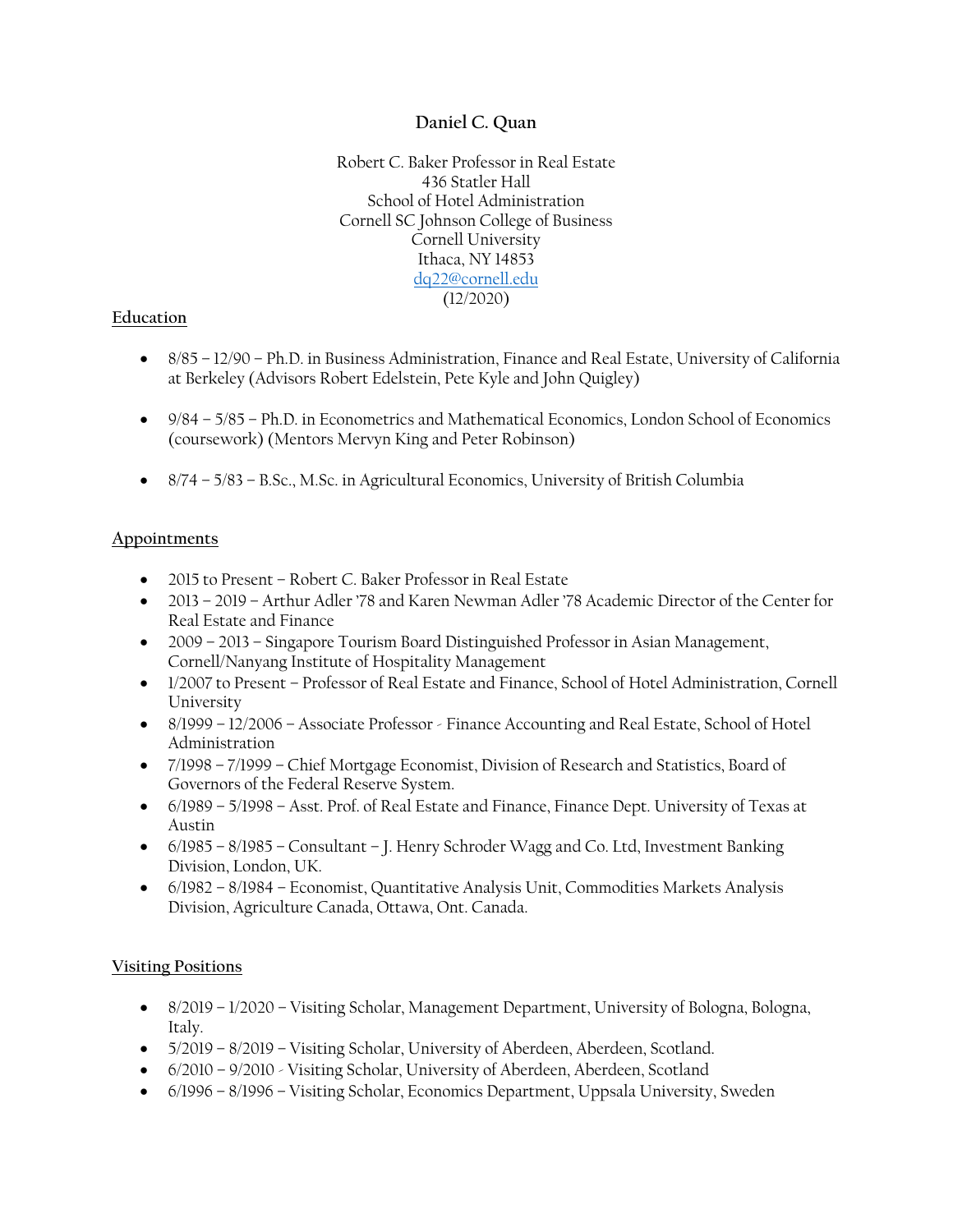• 12/1991 – 1/1993 – Visiting Associate Prof., of Finance and Real Estate, John E. Anderson Graduate School of Management, UCLA.

## **Publications**

- deRoos, J., Liu, C., Quan, D., and A. Ukhov, "The Dynamics of Credit Spreads in Hotel Mortgages and Signaling Implications," **Journal of Real Estate Research**, 2013.
- Liu, P. and D. Quan, "Foreclosure of Securitized Commercial Mortgages A Model of the Special Servicer," **Journal of Real Estate Finance and Economics**, Sept. 2011.
- Carvell, S. and D. Quan, "Exotic Reservations Low-Price Guarantees," **International Journal of Hospitality Management**, 2007.
- Edelstein, R. and D. Quan, "How Does Appraisal Smoothing Bias Real Estate Returns Measurement?" **Journal of Real Estate Finance and Economics**, 2005.
- Dierker, M., D. Quan and W. Torous, "Pricing the Defeasance Option in Commercial Mortgage-Backed Securities," **Real Estate Economics**, 2005.
- McAfee, P., D. Quan and D. Vincent, "How to Set Minimum Acceptable Bids, with an Application to Real Estate Auctions," **Journal of Industrial Economics**, Dec. 2002.
- Quan, D., "Market Mechanism Choice and Real Estate Disposition: Negotiated Sale Versus Auction," **Real Estate Economics**, June 2002.
- Quan, D., "The Price of a Reservation," **Cornell Hotel and Restaurant Administration Quarterly**, June, 2002.
- Quan, D., and A. Sehgal, "The Performance of Lodging Properties in an Investment Portfolio," **Cornell Hotel and Restaurant Administration Quarterly**, December, 2002.
- Quan, D. and C. Xuan, "Pricing Limited Partnerships in the Secondary Market," **Journal of Real Estate Research**, 2002.
- Quan, D. and S. Titman, "Do Real Estate Prices and Stock Prices Move Together? An International Analysis," **Real Estate Economics**, 1999.
- Quan, D. and S. Titman, "Commercial Real Estate Prices and Stock Market Returns: An International Analysis," **Financial Analysts Journal**, May, 1997.
- Quan, D., "Real Estate Auctions: A Survey of Theory and Practice," **Journal of Real Estate Finance and Economics**, 1994.
- Quan, D., "Comments on Wimp or Tough Guy: Sequential Default Risk and Signaling with Mortgages**," Journal of Real Estate Finance and Economics**, 1994.
- Quan, D. and J. Quigley, "Price Formation and the Appraisal Function in Real Estate Markets," **Journal of Real Estate Finance and Economics**, 1991.
- Quan, D. and J. Quigley, "Inferring an Investment Return Series for Real Estate from Observations on Sales," **Journal of the American Real Estate and Urban Economics**, 1989.
- Quan, D. and W. Kerr, "Truncated Estimates for Incomplete Technical Change in the Canadian Cattle Industry," **American Journal of Agricultural Economics**, 1983.

# **Working Papers**

- Quan, D. "Pricing Air Rights." Working paper.
- MacGregor, B., D. Quan and G. Schwann, "Height Restrictions and the Decision to Build an Office Tower," working paper.
- Lebret, D., and D. Quan, "A Model of Recourse and Distress Loan Renegotiation," working paper.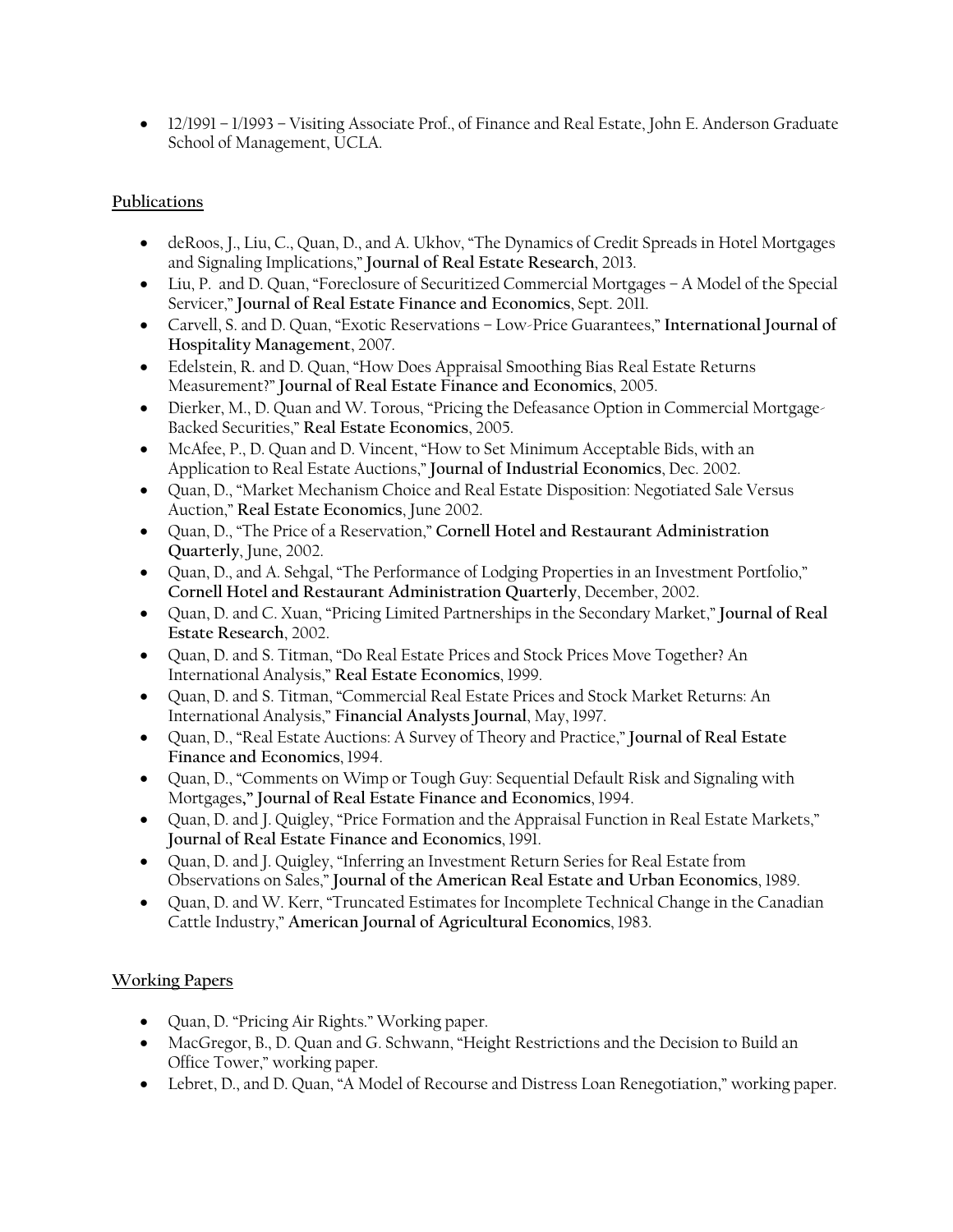## **Other Research**

• National Science Foundation Proposal, 2020 - \$1.2 Million proposal Co-Principle Investigators Prof. Daniel Quan and Saleh Kalantari. Title "NeuroDesign: the Future of Work in the Design Industry."

## **Editorial Board Membership and Directorships**

- 1992 1998 Journal of Real Estate Finance and Economics
- 1999 2013 Journal of Real Estate Research
- 1999 2012 International Real Estate review
- 1999 2015 Board of Director for the Asian Real Estate Society

## **Refereeing Duties**

 American Economic Review, Journal of Finance, Regional Sciences and Urban Economics, Journal of Urban Economics, Journal of Real Estate Finance and Economics, Real Estate Economics, Journal of Real Estate Research, Journal of Real Estate Portfolio Management, and the Journal of Housing Economics.

## **Invited University Presentations**

UC Berkeley, UCLA, USC, Harvard, The Wharton School, U of Michigan, Indiana U., U of Florida, Southern Methodist U., Guelph U., U. of Windsor, University of British Columbia, Uppsala, National University of Singapore, Stavanger U., U. of Antwerp, Cambridge U., Aberdeen U., Chinese University of Hong Kong and Renmin U.

#### **Invited Speaking Engagements**

- 9/2019 Seminar speaker, Politecnico di Milano, Milan, Italy.
- $1/4/2017$  Paper presentation, ASSA/AREUEA conference, Chicago.
- 7/17/2016 Chinese University of Hong Kong
- 7/8/2016 Paper presentation, AREUEA International Conference, Alicante, Spain.
- 7/2015 Keynote Speaker China/US Hospitality Real Estate Securitization Forum, Beijing.
- 10/2012 Seminar speaker the University of Aberdeen Business School, UK.
- 8/2012 Seminar Speaker National University of Singapore.
- $7/3/2011$  Invited Speaker International Real Estate Symposium, International Monetary Institute of Renmin University of China, Beijing, PRC.
- 8/30/2010 Invited speaker International Real Estate Economics and Finance Research Seminar, Isle of Skye, Scotland, UK.
- 6/5/2009 Organizer and Presenter Forum on Commercial and Hospitality Real Estate: Recent Developments, ESSEC, Paris, France.
- 4/3/2009 Invited Speaker in Financial Crisis Forum JGSM, Cornell University.
- 3/1/2009 Seminar Speaker, Economics Department, Guelph University.
- 11/2/2008 Cornell Dean's Leadership Series speaker, New York City.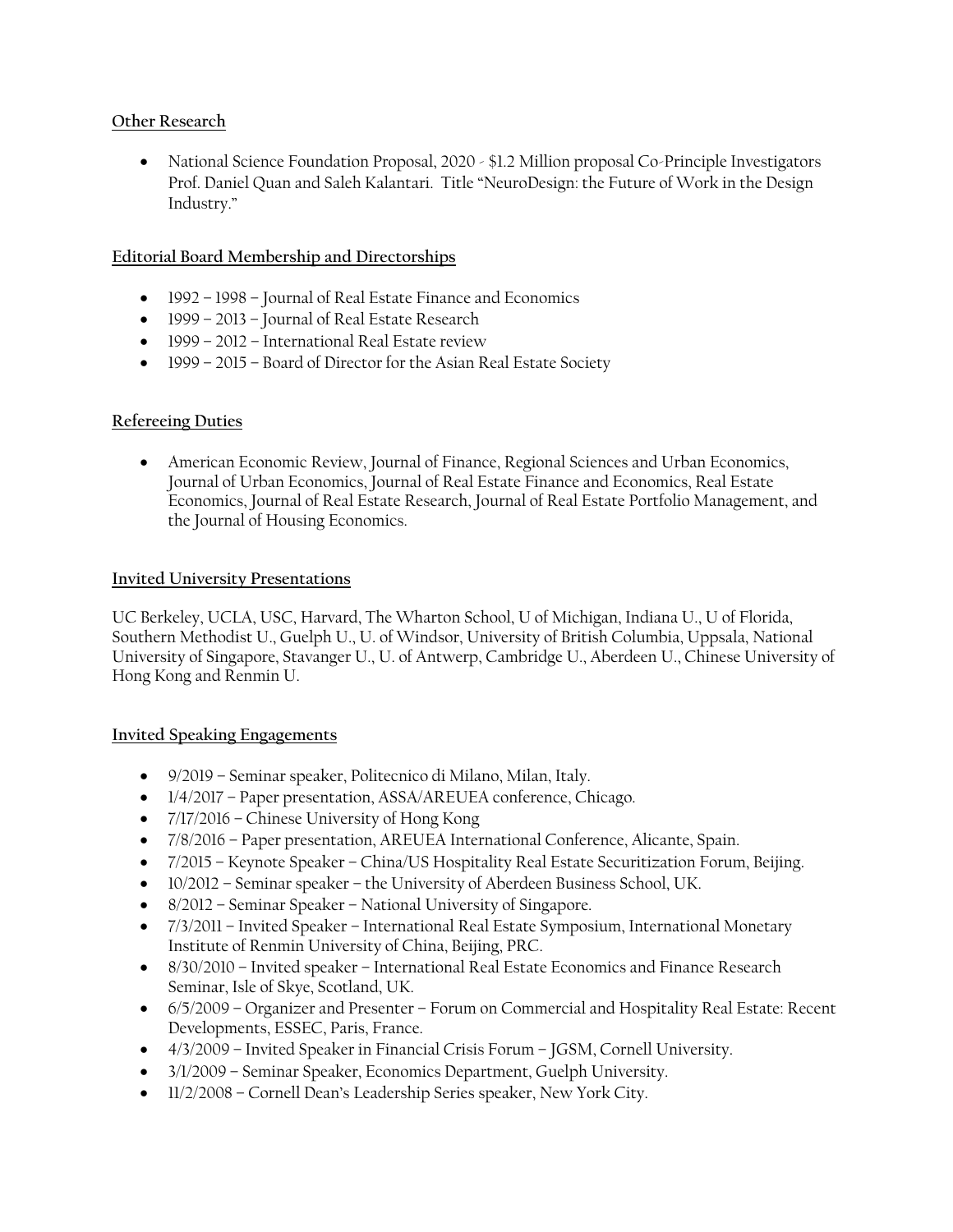- 7/5/2008 Paper presenter AREUEA International Conference, Istanbul, Turkey.
- $\bullet$  5/10/2008 Keynote Speaker 2<sup>nd</sup> International Forum on China hotel Brand Development, Sun Yat-sen University, PRC.
- 11/11/2006 Keynote Speaker Hospitality Management, Waseda University, Japan.
- 6/13/2006 Paper presenter Symposium on Risk Management and Property Derivatives, Cambridge University, UK.
- 5/12/2006 Keynote Speaker Instituto Regiomontano de Hotleria, Monterrey University, Mexico.
- $\bullet$  4/28/2006 Paper presenter 15<sup>th</sup> Annual Real Estate Research Institute Conference, DePaul University, Chicago.
- 2/2/2006 Keynote speaker Deloitte Annual Benelux Hotel Investors Conference, Amsterdam, The Netherlands.
- 6/20/2005 Keynote speaker Samsung Securities, Seoul, Korea.
- 6/15/2005 Presenter International Japanese Association of Real Estate Financial Engineering Conference, Tokyo, Japan.
- 11/17/2004 Keynote speaker Deloitte Real Estate Hotel Conference, Amsterdam, The Netherlands.
- 8/19/2004 Discussant European Finance Association, Maastricht, The Netherlands.
- 8/17/2004 Feature speaker University of Antwerp Management School, Antwerp, Belgium.
- 8/9/2004 Feature speaker PriceWaterhouseCoopers Hospitality Group, Orlando, Florida.
- 7/12/2004 Paper presenter Asian Finance Associate Meeting, Taipei, Taiwan.
- $\bullet$  6/5/2004 Paper presenter 5<sup>th</sup> Annual Cambridge-Maastricht Real Estate Finance and Investment Symposium, Maastricht, The Netherlands.
- 11/17/2003 paper presenter Baker and McKenzie Securitization Conference, New York.
- 9/14/2003 Feature speaker The Relocation Summit, Washington, D.C.
- 6/15/2003 Paper presenter International AREUEA conference, Krakow, Poland.
- 5/14/2003 Feature speaker Thayer Lodging Group Annual General Managers' Meeting, Rockville, MD.
- 10/16/2002 Keynote speaker Asian Pacific Annual Hotel Investment Conference, Hong Kong, HK.
- 8/2/2002 Feature speaker Samsung Securities, Seoul, Korea.

## **Service to College and School**

- Created and organized the **Cornell International Real Estate Case Competition** (CIRECC) each year from 2009 till 2020 in New York City.
	- o Largest real estate case study competition in the world
	- o In 2019 involved 28 of the top real estate programs in the world.
	- o Arranged for funding of event (\$80,000 \$100,000 each year), recruited top industry professionals to serve as judges and source and prepared the case study.
	- o Created, organized and fund raised for the **Cornell European Real Estate Case Competition** for European teams (London), the **Cornell Asian Real Estate Case Competition** (in partnership with the Chinese University of Hong Kong) and the **Cornell Southern Asian Real Estate Case Competition** in Sydney (in partnership with the U of Sydney) with winners invited to participate in our main CIRECC NYC event.